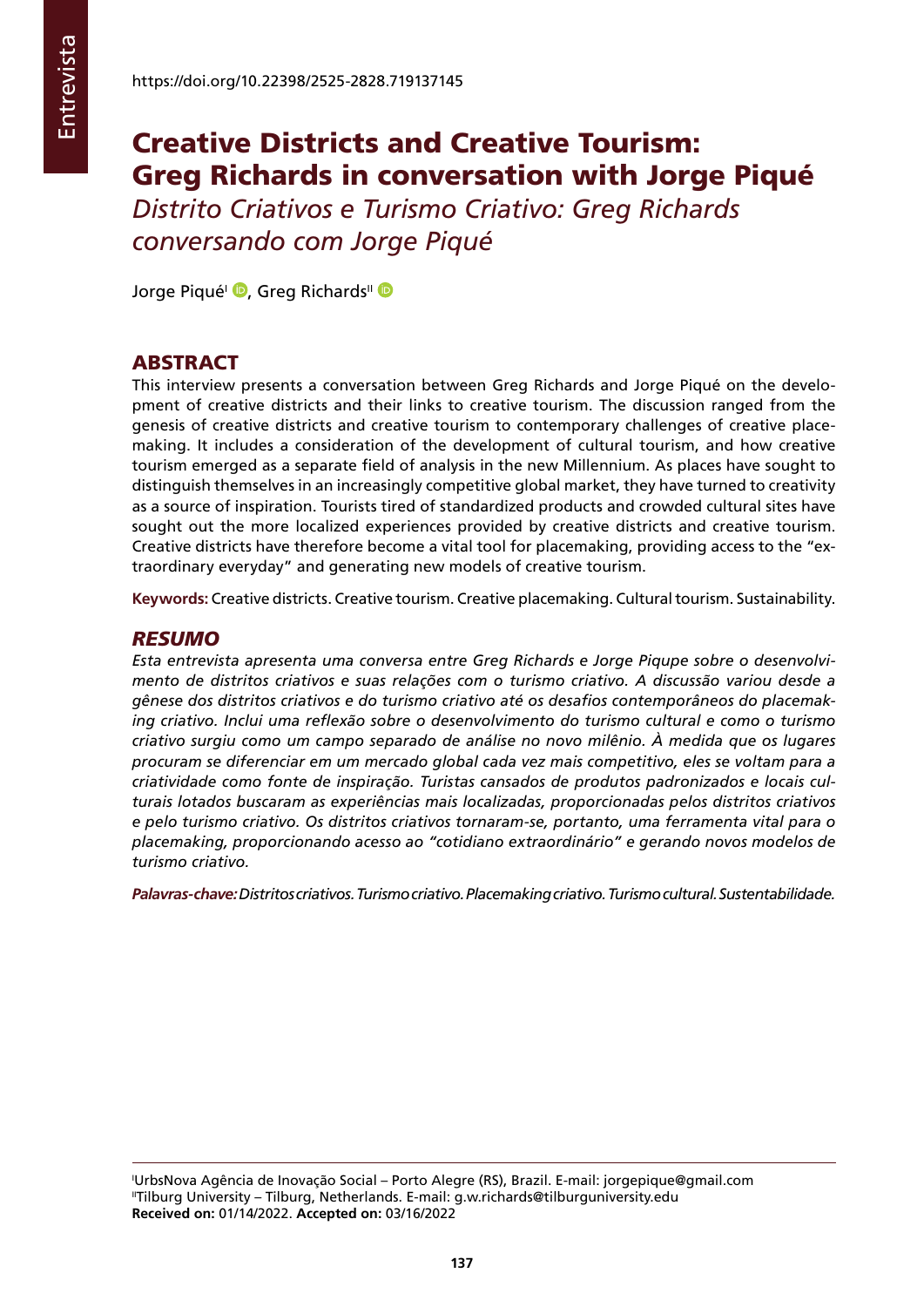#### INTRODUCTION

In November 2020, Professor Clarissa Stefani Teixeira and Jorge Piqué organized the 1<sup>st</sup> Conference on Creative Territories for Sustainable Development, within the International Year of the Creative Economy for Sustainable Development, proposed by the United Nations and the United Nations Conference on Trade and Development (UNCTAD). On the one hand, UrbsNova Social Innovation (URBSNOVA SOCIAL INNOVATION, 2022) is the management company of Porto Alegre Creative District, the first and largest creative district in Brazil (PORTO ALEGRE CREATIVE DISTRICT, 2022). On the other hand, *Universidade Federal de Santa Catarina*, through the *Via Estação Conhecimento* group, has a tradition in research on the themes of innovation habitats, smart cities, creative cities, creative hubs, etc. (VIA ESTAÇÃO CONHECIMENTO, 2022).

Our main objective was to bring together three groups of people to promote a high-level debate: managers of creative territories, policymakers, and researchers on the subject. Among the researchers, we invited Professor Greg Richards, for his well-known research over many years, which brings together two important fields for sustainable development: Creative Districts and Creative Tourism. Greg Richards is a leading expert in the fields of cultural and creative tourism, events and placemaking. His major works include *Cultural Tourism in Europe* (1996), *Cultural Tourism: Global and Local Perspectives* (2007), *Eventful Cities* (2010), *Reinventing the Local in Tourism* (2016), the *SAGE Handbook of New Urban Studies* (2017), *Small Cities with Big Dreams* (2019), and *Rethinking Cultural Tourism* (2021). On the other hand, Jorge Piqué created in 2013 the Porto Alegre Creative District, the first and largest creative district in Brazil, with around 90 participating entrepreneurs and which also develops creative tourism initiatives. Professor Richards' participation in the conference was in the form of a conversation, in which we sought to highlight the main points to understand his conception of these two themes and their relationships. The text below reflects this conversation more succinctly and has been refined in more detail by Professor Richards.

**Jorge Piqué (JP): You have been researching tourism and leisure for many years. We'll talk about this later. But in 2014, you published, together with Lénia Marques, a set of case studies, called Creative Districts around the World (MARQUES; RICHARDS, 2014). What made you interested in creative districts? What was your view back then about creative districts and what is your general view today? Have there been changes?**

**Greg Richards (GR):** Our work on Creative Districts relates to a long-standing interest in the relationship between the creative industries, tourism, and place. Our specific interest in creative districts stems from a course we were developing at Breda University of Applied Sciences on creative industries a few years ago. We didn't have any textbooks or papers that provided an overview of how Creative Districts were developing, so we decided to produce our own. At the same time, an opportunity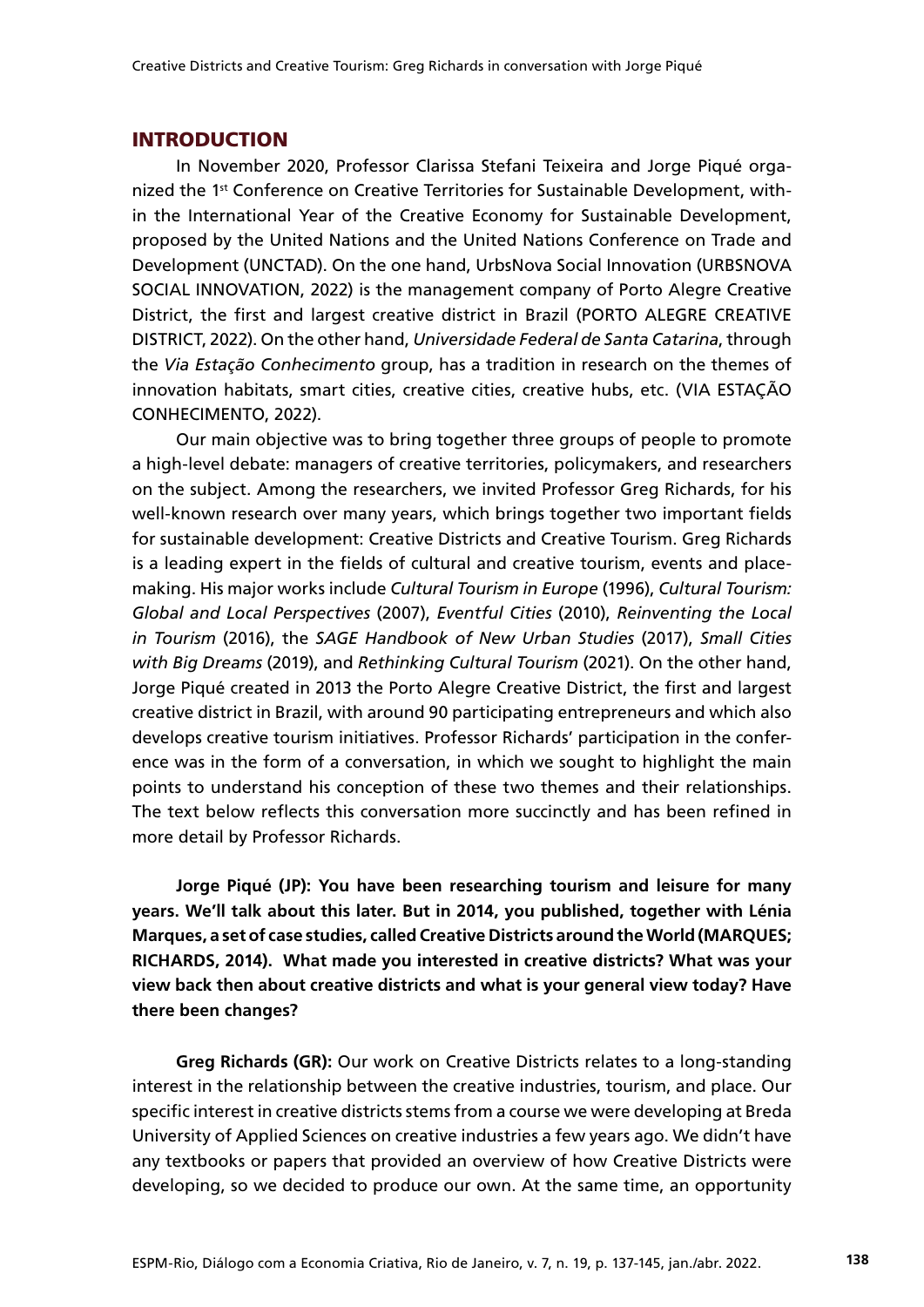arose to get involved in producing a text related to the  $500<sup>th</sup>$  anniversary of Bairro Alto, in Lisbon, one of the first creative districts in the world. My colleague Lénia Marques contacted a large number of colleagues in different countries to generate case studies, which became the book *Creative Districts Around the World*. We used this very interesting set of case studies for teaching as well as for our research. But that wasn't the first moment at which we became interested in the theme of creative districts. At the University of Tilburg, I conducted research on creative districts in Amsterdam and Rotterdam with Erik Hitters (HITTERS; RICHARDS, 2002) and worked with Hans Mommaas, who wrote one of the first analyses of cultural districts in a paper in Urban Studies in 2004 (MOMMAAS, 2004). Thus, our research activities go back 20 years or so. We started examining the contexts in which Creative Districts were emerging and, in particular, the policy agendas linked to them. In those days, the main drivers were economic, because the creative industries were being identified as an increasingly important area of economic activity.

There was a lot of attention for the work of Richard Florida, and he was invited to Amsterdam to talk about the creative class and creative cities, which stimulated developments in the Netherlands. Over time, attention for creative districts has also increased, and became an important area of leisure and tourism activity in general. The Creative Districts we were looking at in the beginning were fairly small and mainly centred on creative production. Since then, they have become larger, more focused on consumption and attracting visitors. So, in the past 20 years Creative Districts have moved from the margins to the center of academic enquiry as well as urban policy.

**JP: Have you noticed during these last decades a shift in creative territories from an elite culture to other more popular cultural manifestations? Do you see a course of action for greater sustainable development in the objectives of the creative districts you currently know, in terms of seeking to reduce inequality? It seems to me that this is one of the themes of your most recent book, from 2021, Rethinking Cultural Tourism (RICHARDS, 2021).**

**GR:** The book *Rethinking Cultural Tourism* is not about Creative Districts specifically, but it has a strong link. Our analysis of culture in the book is based on Pier Luigi Sacco's work (SACCO; FERILLI; BLESSI, 2018) on the cultural economy in general. He argues there has been a historic shift in the focus of culture from Culture 1.0 (basically high culture as a form of education) such as painting, sculpture, and fine arts. This was the origin of cultural tourism and the backbone of the Grand Tour in the 18th and 19th centuries. In the 1980s, cities and regions discovered cultural and creativity as engines for economic growth, which is a phase Sacco calls Culture 2.0, when cities began to use museums as ways of stimulating economic growth. This became a familiar system, based on attracting cultural visitors who would spend money and boost the economy. The large numbers of cultural tourists attracted before the Pandemic also led to problems of so-called "overtourism" in many major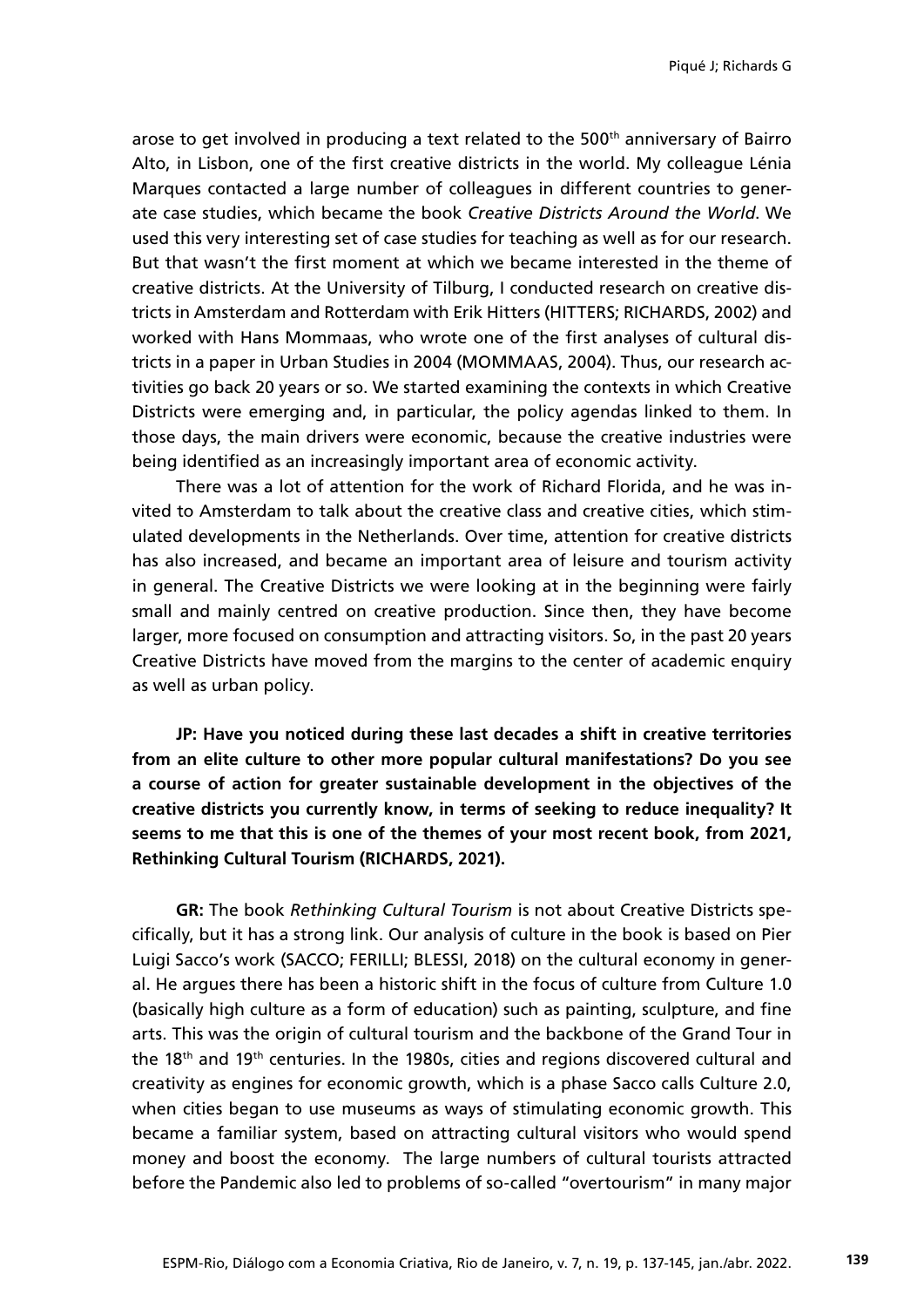cities. Culture 2.0 was basically linked to the mass consumption of culture, but in more recent years there has been a democratization of cultural production (Culture 3.0), where we can all use the Internet and other new technologies to produce our own culture. This means a wider range of actors entering the cultural and cultural tourism systems. We no longer need the tourism industry to produce cultural tourism, which is now also facilitated by Airbnb and other collaborative economy platforms and budget airlines. As we argued in the book *Reinventing the Local in Tourism* (RICHARDS; RUSSO, 2016), Airbnb offered tourists the opportunity to "live like a local". More recently, integration of new technologies and the hybridization of experience has led us into Culture 4.0, where we are constantly surrounded by digital and online experiences. The Covid Pandemic also shifted our lives online and boosted hybrid experiences, speeding up digitalization and the creation of digital tours of cultural attractions using augmented and virtual reality. In Culture 4.0, therefore, we are moving into the production of virtual, hybrid culture.

These major phases in culture have also been paralleled by shifts from the consumption of tangible to intangible culture, and from high to popular culture. This change has also been marked by the rise of creative tourism. Tourists increasingly want to become involved in making craft objects, cooking local food, weaving textiles, developing their creative skills, etc. This has become easier with new technologies. These changes have also been reflected in a growing role for the creative industries in tourism and a stronger relationship between tourism, creativity, and place.

**JP: You have been thinking a lot about the issue of tourism. How do you see the relationships between traditional tourism models, where I include cultural tourism, and different types of creative territories, especially in large cultural centers such as Paris, Rome or Barcelona, which depend on mass tourism and overtourism?**

**GR:** We are certainly seeing greater integration between tourism and culture in major cities, which is partly due to the co-incidence of creative and tourism spaces, but which is also related to the need of the tourism sector to provide new experiences and the need of the creative sector to find new markets. In this situation, creative tourism can be either an alternative to or an extension of traditional cultural tourism. Tourists who are tired of the traditional models are looking for more creative modes of tourism, and tourists who have already visited the major cultural sites want to connect more closely with local culture and creativity.

What we see is a number of drivers changing the articulation of culture and tourism. Attention has shifted from major cultural sites in the city center, and hotels and cultural tourism activity in the center. This has changed because tourist stays are now spread out over the city and our view of legitimate cultural objects has expanded. We are not just in search of the cultural highlights of a place, but also the "extraordinary everyday", as we put it in a recent report about urban tourism and cultural policy (MARQUES; RICHARDS, 2018).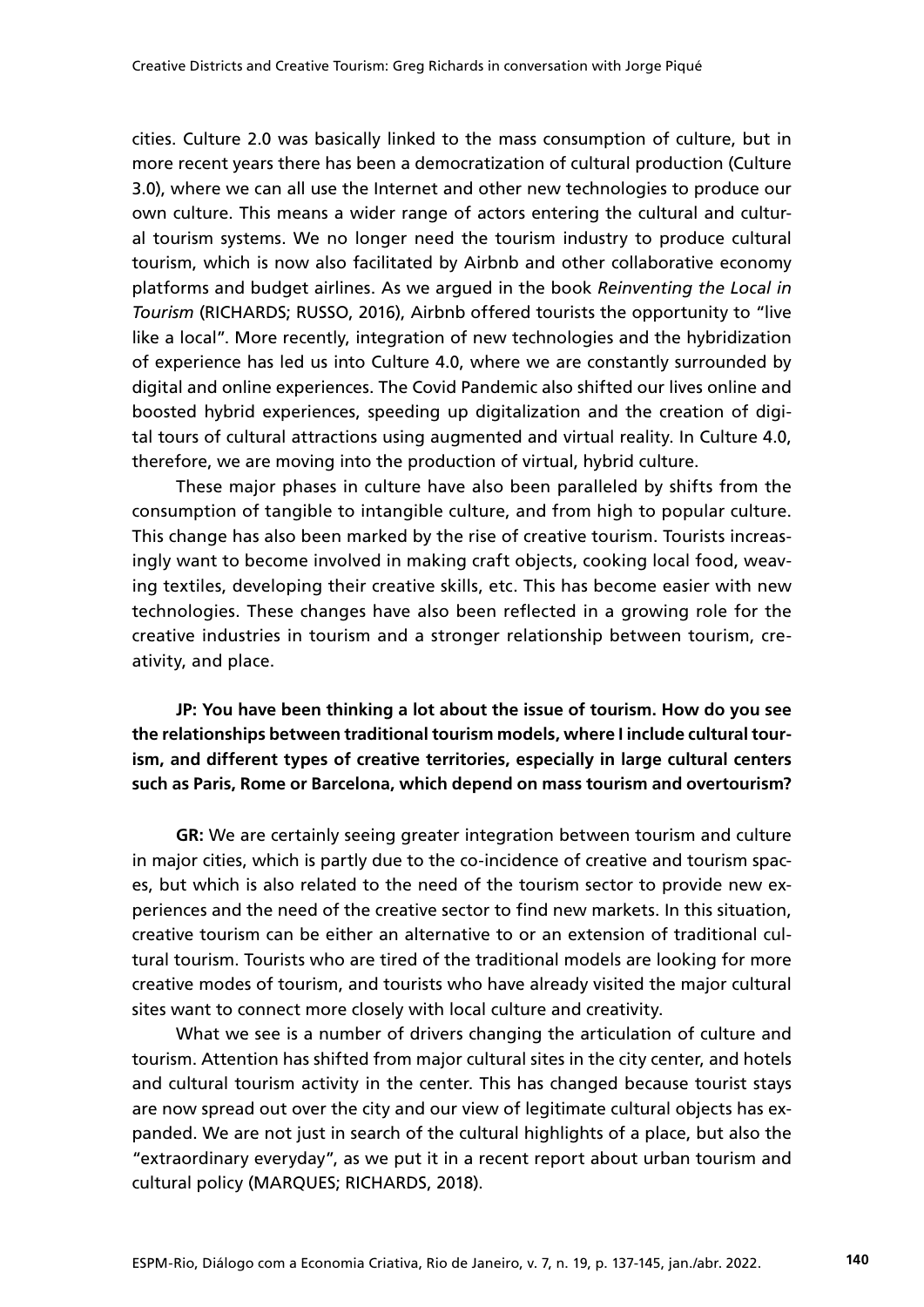People are disillusioned with crowded museums, and many have already seen the highlights, and are searching for something different and distinctive. They are no longer happy with passive consumption, but they increasingly want to relate to places and people on a more personal level. Relational tourism is a means of increasing knowledge and skills, including creative skills. This provides a contrast to the traditional form of tourism, with more equal and democratic exchanges, moving away from the idea of the "host" serving the "guest".

# **JP: These days, there are many different types of creative territories. This often generates vague terminology. For a better typology of creative territories, what would be the distinctive criteria you would point out?**

**GR:** Creative production would be an important part of this. A creative territory should be a place where creative production processes take place, and not just a consumption space. A creative region should include a complete ecology of creativity from design to production to consumption, with a feedback loop to the design process.

## **JP: A question that has arisen recently is whether creative territories should always be permanent, or can they also be provisional, with a beginning and an end. What do you think about it?**

**GR:** The increasing pace of the economy means that the utilization of space is intensifying. This is leading to more multiple use of creative spaces, and also to pressures to share spaces. We see this reflected in cities through the growth in co-working spaces and the proliferation of pop-up concepts. Events are also becoming more important as creative drivers — for example in the role of knowledge-based festivals in driving regional development (PODESTÀ; RICHARDS, 2018).

# **JP: You are the author of the concept "Creative Tourism". Was this concept inspired by the ideas of Creative City, or Creative Industries, which were beginning to circulate at the time?**

**GR:** It was not directly inspired by the creative city or creative industries. Although there was more attention for the creative industries at the time, the roots of the creative tourism concept lie in crafts, and a project we were running in the late 1990s. The Eurotex project (RICHARDS, 2005) was about sustaining crafts and giving young people a future in the craft sector, particularly in fragile peripheral regions. While working with craft producers, we noticed that the relationship between tourists and producers depended on the level of interaction. Direct tourist involvement in the creative process increased levels of interest, engagement, and satisfaction. So we developed workshops with active experiences. This was the origin of the concept and only later we began to make links with the Creative Industries because we saw this might also work in cities and could be a way of supporting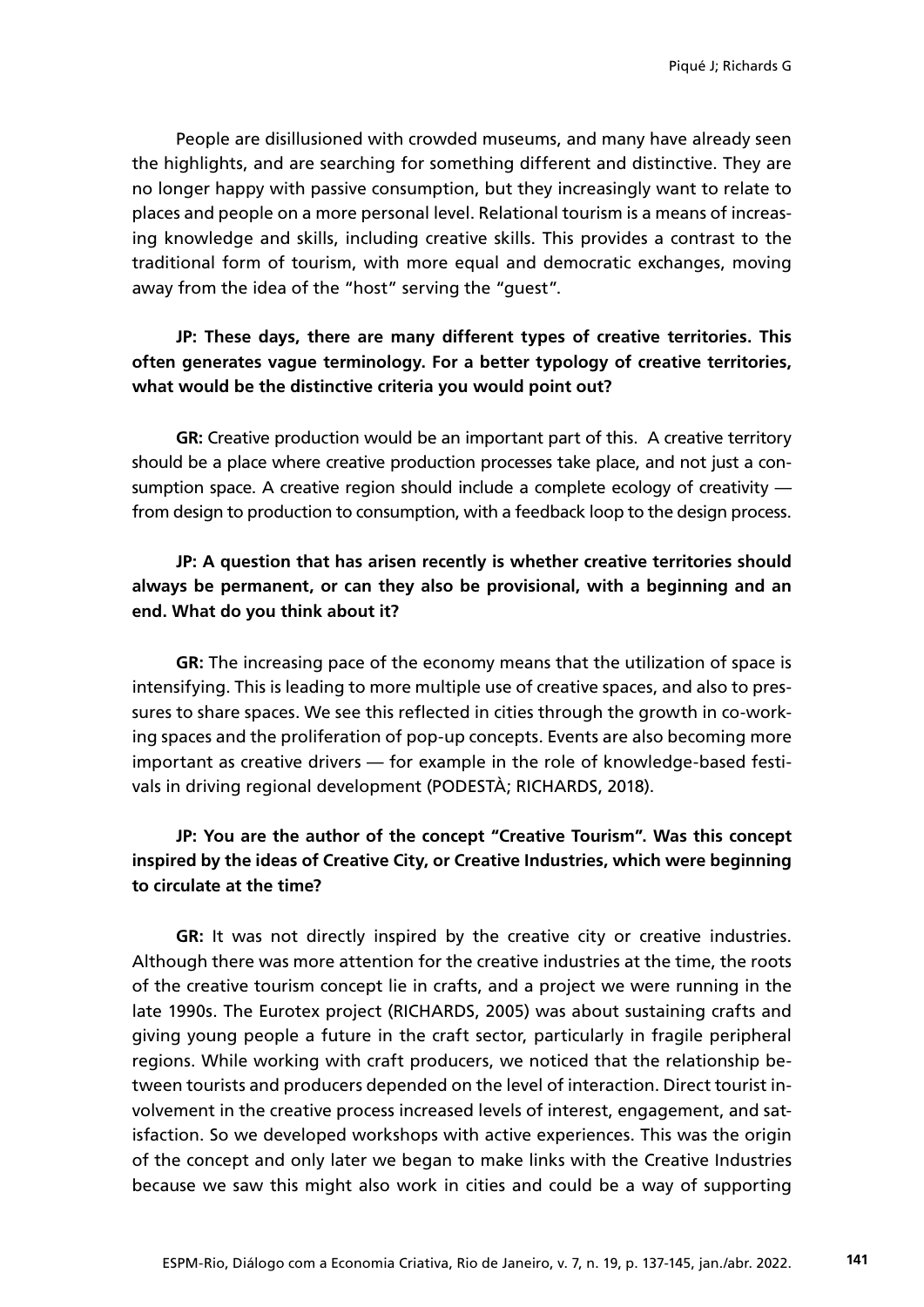creative production. It didn't have much to do with the Creative Industries in the beginning, but it has many links.

#### **JP: How has the definition of creative tourism changed?**

**GR:** We've seen that Creative Tourism has changed a lot, and this has generated a lot of definitions, including from the Creative Tourism Network, CREATOUR and UNESCO. Each has developed their own definition. Personally, I think Creative Tourism is more about an idea than a strict definition. It's difficult to encapsulate it in one sentence. But the core of creative tourism is about participative, "authentic" experiences that allow tourists to develop their creative potential and skills through contact with local people and their culture. An emphasis on active rather than passive forms of consumption, and an emphasis on "living" or "intangible" culture rather than static, tangible cultural heritage. The essence of creative tourism lies in activities and experiences related to self-realization and self-expression whereby tourists become co-performers and co-creators as they develop their creative skills.

# **JP: How could Creative Tourism relate in general to creative territories, especially in districts and small towns, which are outside the traditional touristic circuit? I believe this was one of the themes of your book Reinventing the Local in Tourism.**

**GR:** This has been a theme we have been working on for some time, which has developed into a more general interest in "placemaking". We started with a tourism focus, and an analysis of creative tourism, which provided the link to the Creative Industries. But it became obvious that you can't see these areas of activity as separate. There is a growing interest in the everyday, and the embedding of creativity in place.

Smaller places have to use creativity to compete, because of the lack of resources of larger places. Small cities now also have Creative Districts. This was a major theme of the book *Small Cities with Big Dreams* (RICHARDS; DUIF, 2018), which focuses on the Dutch city of Den Bosch, which used creativity to develop tourism and also creative production. Smaller places can also be at the leading edge of the Creative District, not restricted to larger cities because the challenges are the same. But smaller places have to get even more creative in their use of creative resources.

In the case of Den Bosch, our research shows that not only can creative programs help to animate the city in the short term, but they can also provide an important springboard for longer-term legacy (RICHARDS, 2021). As a result of the Hieronymus Bosch program that was staged in 2016, for example the city of Den Bosch not only attracted many visitors in the year itself, but it also put its museum on the map as a site for important international exhibitions. This, in turn, led to the museum staging further exhibitions, and eventually to purchasing and securing loans for artworks to support future growth. The development of the cultural institutions in the city has gone hand-in-hand with the growth of cultural districts which support grassroots culture and social innovation.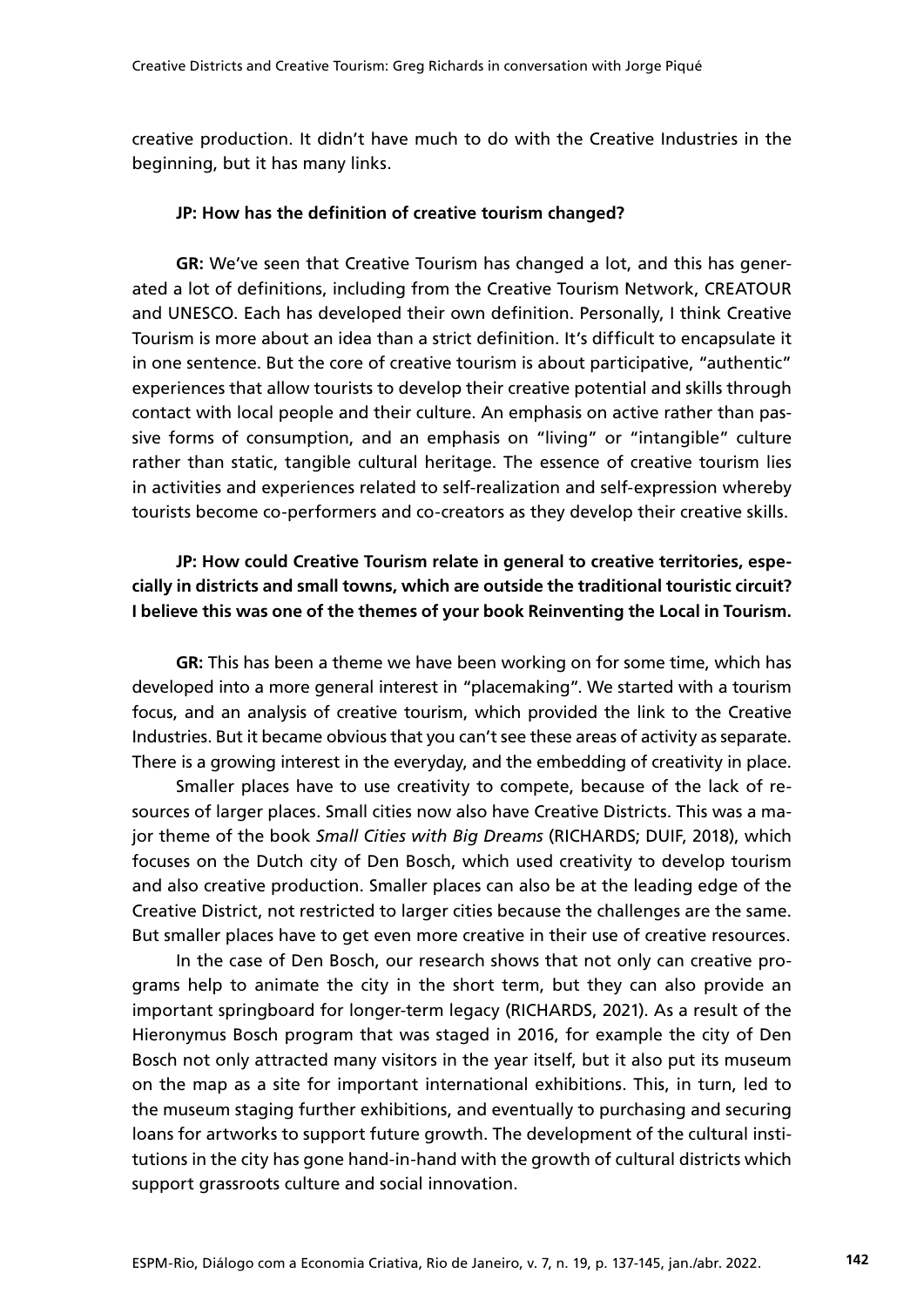#### **JP: Can Creative Tourism in creative territories play a role in sustainable development?**

**GR:** I think creative tourism does offer a sustainable alternative for many regions because it has a different starting point. Examples from Asia, Africa, and Latin America include programs based on craft industries, many places with active craft production systems that need connection to global networks. In Thailand, there are creative villages where Creative Tourism has been developed on the basis of crafts related to the landscape. A national agency, DASTA, has been supporting creative tourism programs based around 20 creative villages. There are also initiatives in Africa, often on a smaller scale, and with support from NGOs based in Europe and North America, due to lack of local resources. Creative tourism is helping to transform traditional cultural tourism, moving from dance performances in villages and buying souvenirs made elsewhere to creative participation and making your own souvenirs. This supports more active involvement, and people spend longer, which means overnight stays and more spending.

In Latin America, the Colombian company 5Bogata has been developing experiences based on the 5 senses, providing tourists and backpackers with more time an entry point into local culture (STARTUP INFO TEAM, 2020). We also see the growth of tango tourism in Buenos Aires. The Brazilian network RECRIA, which is based in Recife, now works with a number of cities across the country to develop creative tourism. It is a pity that the initial program of Porto Alegre, which pioneered creative tourism in Brazil in 2013, was top-down and therefore lacked grassroot support and didn't become embedded. In Recife, local communities have been involved from the beginning, and they have gastronomic experiences in the favela, and tours based on Carnival that are available all year round.

Creative tourism can be sustainable when it supports the creative system, and when it stimulates creative collaboration between residents and mobile populations. It does not require new facilities or large numbers of tourists — only creative energy.

# **JP: Cultural Tourism, despite being important in educating people, has its problems. What are the difficulties of Creative Tourism, despite its advantages? How do you see the issue of authenticity of experiences?**

**GR:** The main difficulty of creative tourism is convincing people that they are creative, or that their region or city has creative resources they can utilize. This is where tourism is useful as a tool, because it provides an external lens, and people come to see the "extraordinary everyday" as a source of creativity. The locals are like fish in water — they don't see the creativity they are immersed in. Creative tourism can increase pride in local creativity and make people realize the value of creativity in economic, social, and cultural terms. The UNESCO's definition of creative tourism talks about authentic experiences, but I think "authenticity" is a diversion from the real issue, which is embedding creativity into the everyday life of the region. Authenticity is not absolute, but relative. It can emerge, and it can be created.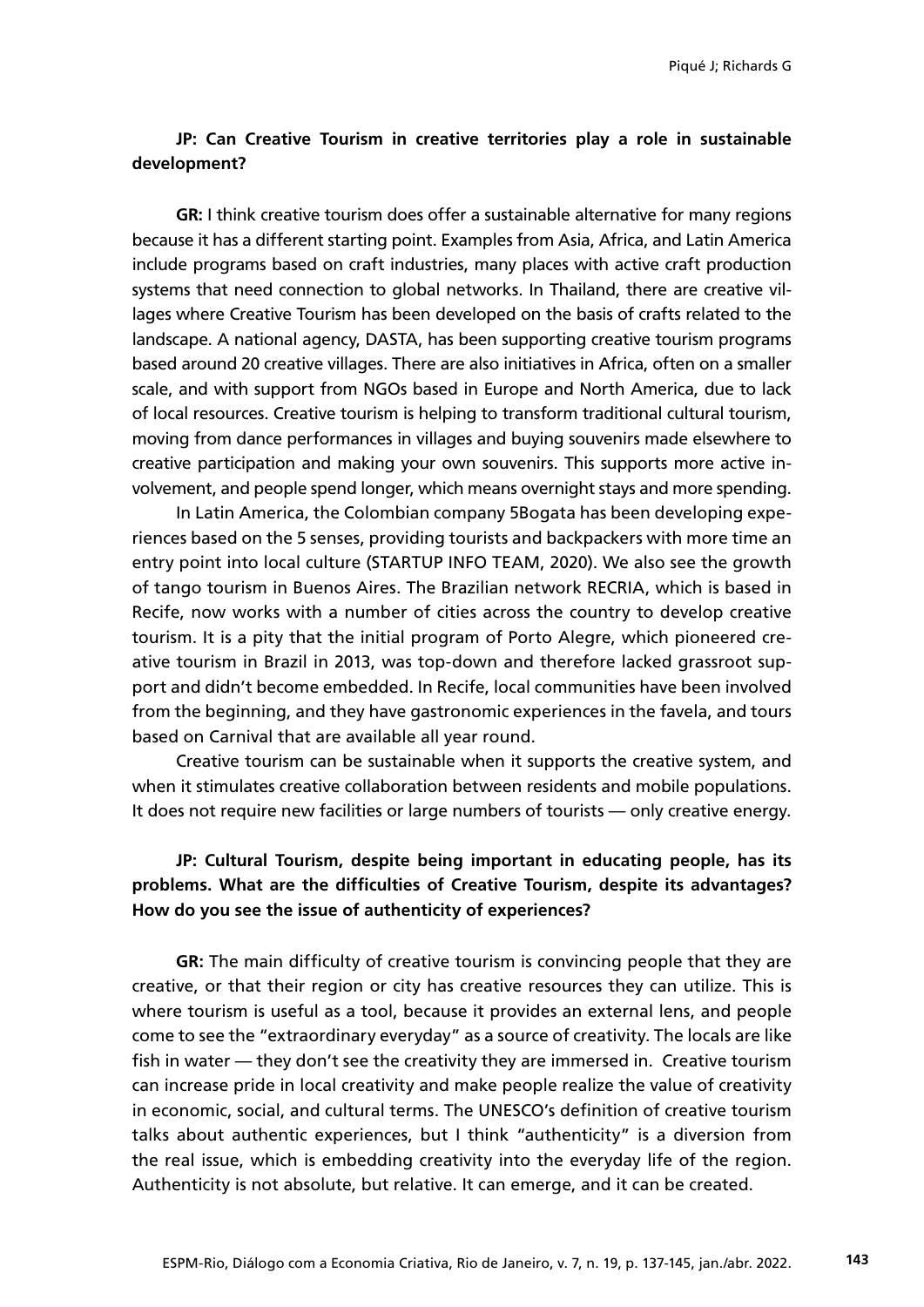Creative tourism is also relatively small scale, so it doesn't interest large companies. It is challenging to develop Creative Tourism based on one-to-one contacts which are difficult to scale up, so tour operators stick to more tradition models of cultural tourism, although Creative Tourism can be more beneficial to local communities.

## **JP: Finally, what is your advice for managers of Creative Districts who want to try out forms of Creative Tourism in their territories?**

**GR:** I would start from a broader placemaking perspective. Creative Districts are not where creativity happens, but creativity as part of the ecosystem of a place. But this requires collaboration, and to pull people together around placemaking you need to develop a vision. You also need to specify a role for the Creative District in that vision. What is the Creative District doing for the city, what is the city doing for the Creative District? Sometimes it is difficult to see a clear vision, because many Creative District are copies of what is happening elsewhere. Strong visions tend to emerge from bottom-up development that reflect the character of the place.

We need to think about the creative aspects of place as a whole — all the people who live in and pass through the place, and how they relate to the place. There is often a shortage of resources — but making creative links can secure flows of resources. To get those resources to flow to you, however, means taking risks. If you are doing the same as everybody else, it will not work. Surprise is one of the biggest sources of creativity, and an essential element in developing distinctive experiences.

#### **JP: Many, many thanks.**

**GR:** My pleasure. Hopefully next time in Brazil!

#### REFERENCES

HITTERS, E.; RICHARDS, G. The creation and management of cultural clusters. **Creativity and Innovation Management**, v. 11, n. 4, p. 234-247, 2002. <https://doi.org/10.1111/1467-8691.00255>

MARQUES, l.; RICHARDS, G. (ed.). **Creative districts around the world**. Breda: NHTV Breda University of Applied Sciences, 2014.

MARQUES, L.; RICHARDS, G. **Creating synergies between cultural policy and tourism for permanent and temporary citizens**. United Cities and Local Governments, 2018.

MOMMAAS, H. Cultural clusters and the post-industrial city: towards the remapping of urban cultural policy. **Urban Studies**, v. 41, n. 3, p. 507-532, 2004. [https://doi.org/10.1080%](https://doi.org/10.1080%2F0042098042000178663) [2F0042098042000178663](https://doi.org/10.1080%2F0042098042000178663)

PODESTÀ, M.; RICHARDS, G. Creating knowledge spillovers through knowledge-based festivals: the case of Mantua, Italy. **Journal of Policy Research in Tourism Leisure and Events**, 10, n. 2, p. 1-16, 2018. <https://doi.org/10.1080/19407963.2017.1344244>

PORTO ALEGRE CREATIVE DISTRICT. **Bem-vindo ao distrito C**. Porto Alegre Creative District. Available in: [https://distritocriativo.wordpress.com.](https://distritocriativo.wordpress.com) Accessed on: Apr 21, 2022.

RICHARDS, G. **Rethinking cultural tourism**. Cheltenham: Edward Elgar, 2021.